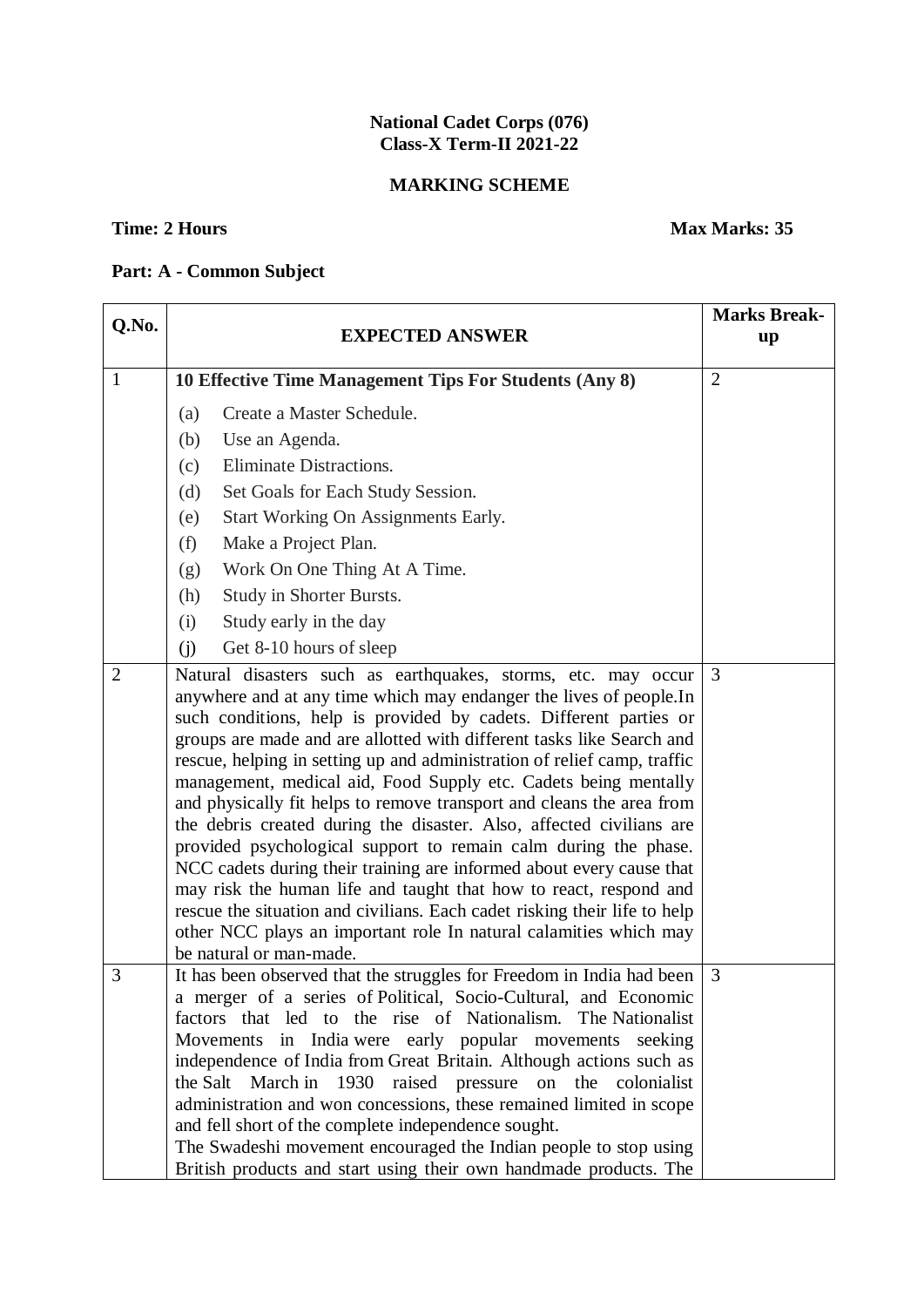original Swadeshi movement emanated from the partition of Bengal in 1905 and continued up to 1908. The Swadeshi movement which was a part of the Indian freedom struggle was a successful economic strategy to remove the British empire and improve economic conditions in India. The Swadeshi movement soon stimulated local enterprise in many areas. After Lord Curzon announced the partition of Bengal in 1905, there was massive opposition from the people of Bengal. Initially, the partition plan was opposed through press campaign. The total follower of such techniques led to the boycott of British goods. The British swiftly responded to the Quit India Movement with mass detentions. Over 100,000 arrests were made, mass fines were levied and demonstrators were subjected to public flogging. Hundreds of civilians were killed in violence many shot by the police army. The Quit India Movement turned out to be not very successful and only lasted until 1943.

**OR**

#### **Bal GangadharTilak**

Bal GangadharTilak was born on 22 July 1856, in a middle class family in Ratnagiri, a small coastal town in southwestern Maharashtra. His father, GangadharShastri, was a noted Sanskrit scholar and school teacher at Ratnagiri. Tilak was a brilliant student and also very good in mathematics. Since his childhood, Tilak had an intolerant attitude towards injustice and he was truthful and straight forward in nature. After graduating from Deccan College, Pune in 1877, Tilak cleared the LLB from the Elphinston College, Mumbai. Later, he helped found a school that laid emphasis on nationalism.

#### **Mohandas Karamchand Gandhi**

Mohandas Karamchand Gandhi was born on 02 October 1869 at Porbandar which is in the present day Gujarat. His father, Karamchand Gandhi, was a Dewan or Prime Minister of Porbandar. His mother, Putlibai, was a very religious lady and left a deep impression on Gandhi's mind. He was a mediocre student and was excessively shy and timid. He married at the age of thirteen to Kasturbai. Later on in his life, Gandhi denounced the custom of child marriage and termed it as cruel. After schooling, he joined the Samaldas College in Bhavnagar. 4 The various types of fire extinguishers are:

- 1. **Soda acid extinguisher**: These are used for extinguishing fires involving ordinary combustible material, where the cooling effect is achieved by water or solution containing large percentage of water. They are conical/cylindrical in shape. 2. **Foam type or Dry chemical powder extinguisher**: They contain dry chemicals or solution and are exclusively meant for extinguishing fires involving inflammable liquids such as oils, fats or grease, where blanketing the fire to isolate it from Oxygen (Air) is required.
	- 3. **CTC Carbon dioxide and dry chemical extinguishers**: They contain chemicals, either liquid, gas or dry, and are mainly used to fight fires involving 'live' electrical equipment etc. where, the

 $1.5 + 1.5 = 3$ 

 $1+1+1=3$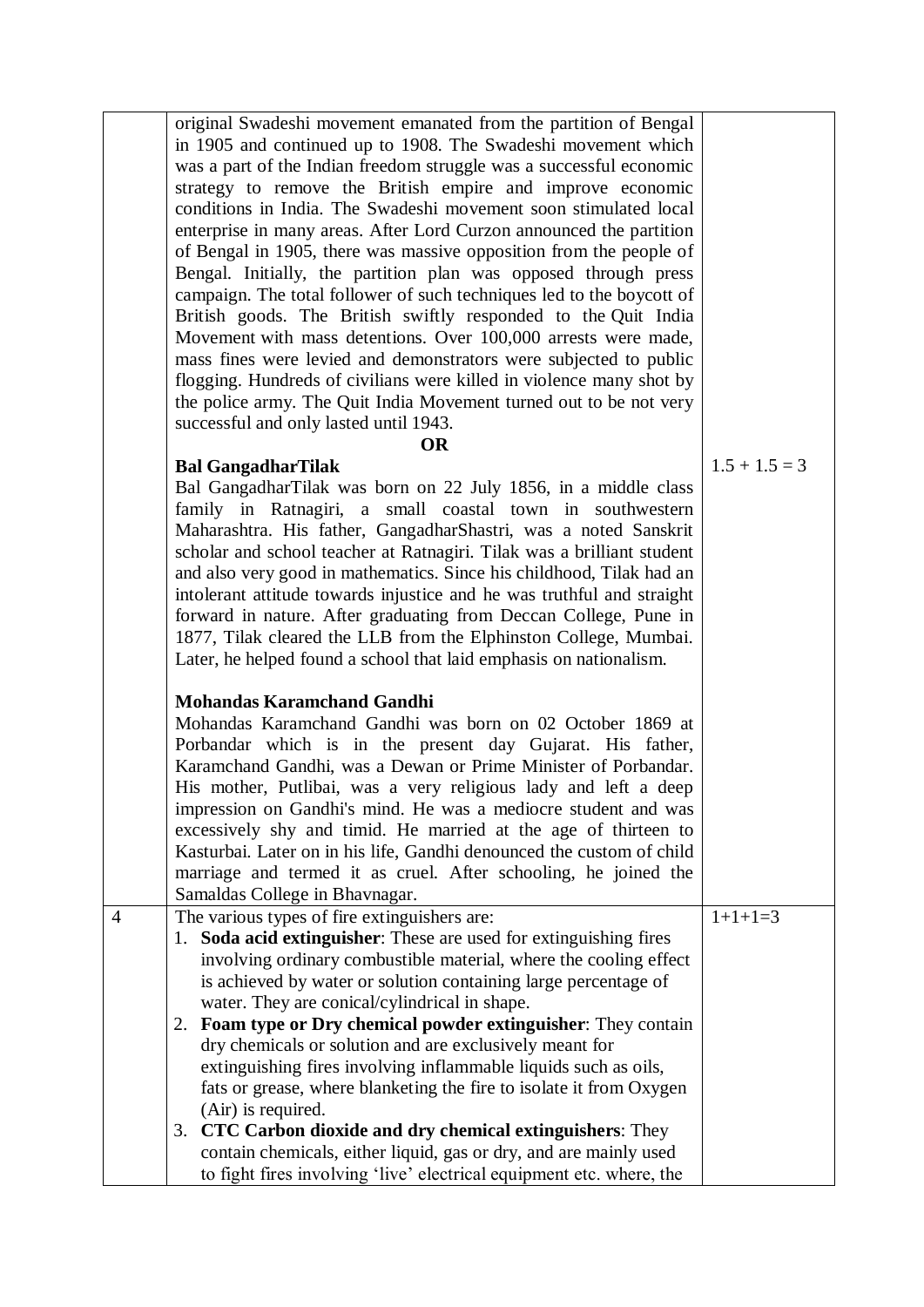|                | use of an electrically non-conductive extinguishing agent is most<br>importance.                                                                                                                                                                                                                                                                                                                                                                                                                                                                                                                                                                                                                                                                                                                                                                                                                                                                                                                                                                                                                                                                                                                                                                      |                |
|----------------|-------------------------------------------------------------------------------------------------------------------------------------------------------------------------------------------------------------------------------------------------------------------------------------------------------------------------------------------------------------------------------------------------------------------------------------------------------------------------------------------------------------------------------------------------------------------------------------------------------------------------------------------------------------------------------------------------------------------------------------------------------------------------------------------------------------------------------------------------------------------------------------------------------------------------------------------------------------------------------------------------------------------------------------------------------------------------------------------------------------------------------------------------------------------------------------------------------------------------------------------------------|----------------|
| 5              | Corruption: Corruption erodes trust, weakens democracy, hampers<br>economic development and further exacerbates inequality, poverty,<br>social division and the environmental crisis. Exposing corruption and<br>holding the corrupt to account can only happen if we understand the<br>way corruption works and the systems that enable it. Corruption can<br>happen anywhere: in business, government, the courts, the media,<br>and in civil society, as well as across all sectors from health and<br>education to infrastructure and sports.                                                                                                                                                                                                                                                                                                                                                                                                                                                                                                                                                                                                                                                                                                     | $\overline{2}$ |
| 6              | <b>Trafficking:</b> Human Trafficking is<br>the<br>recruitment,<br>a)<br>transportation, transfer, harboring or receipt of people<br>through force, fraud or deception, with the aim of exploiting<br>them for profit. Men, women and children of all ages and<br>from all backgrounds can become victims of this crime,<br>which occurs in every region of the world. The traffickers<br>often use violence or fraudulent employment agencies and<br>fake promises of education and job opportunities to trick and<br>coerce their victims.<br>b) Child abuse: Child abuse is not just physical violence<br>directed at a child. It is any form of maltreatment by an adult,<br>which is violent or threatening for the child. This includes<br>neglect. When child abuse occurs in the home and the abuser<br>is, for example, the child's parent or care-giver, this is a form<br>of domestic violence. But children are sometimes abused by<br>other adults on whom they are dependent, such as day nursery<br>workers, teachers and sports coaches.<br>Sometimes abuse is intentional, but not always. If parents or<br>caregivers are no longer able to cope with caring for the child, this<br>can result in dysfunctional behavior and abuse. | 2<br>(Any one) |
| $\overline{7}$ | Creative thinking: Creative thinking refers to using abilities and soft<br>skills to come up with new solutions to problems. These are<br>techniques used to look at the issue from different and creative<br>angles, using the right tools to assess it and develop a plan. The focus<br>on creativity and innovation is important because most problems<br>might require approaches that have never been created or tried<br>before.                                                                                                                                                                                                                                                                                                                                                                                                                                                                                                                                                                                                                                                                                                                                                                                                                | 3              |
| 8              | a) Team Work: A team is a group of people who work together<br>toward a common goal. Teams have defined membership<br>(which can be either large or small) and a set of activities to<br>take part in. People on a team collaborate on sets of related<br>tasks that are required to achieve an objective. Each member is<br>responsible for contributing to the team, but the group as a<br>whole is responsible for the team's success.<br>b) Personality development: Personality development is about<br>building your capacities, nurturing your talent, enhancing new<br>skill sets, working on your weaknesses, and transforming them<br>into strengths. ou, as an individual, have unique skill sets.                                                                                                                                                                                                                                                                                                                                                                                                                                                                                                                                         | 3<br>(Any one) |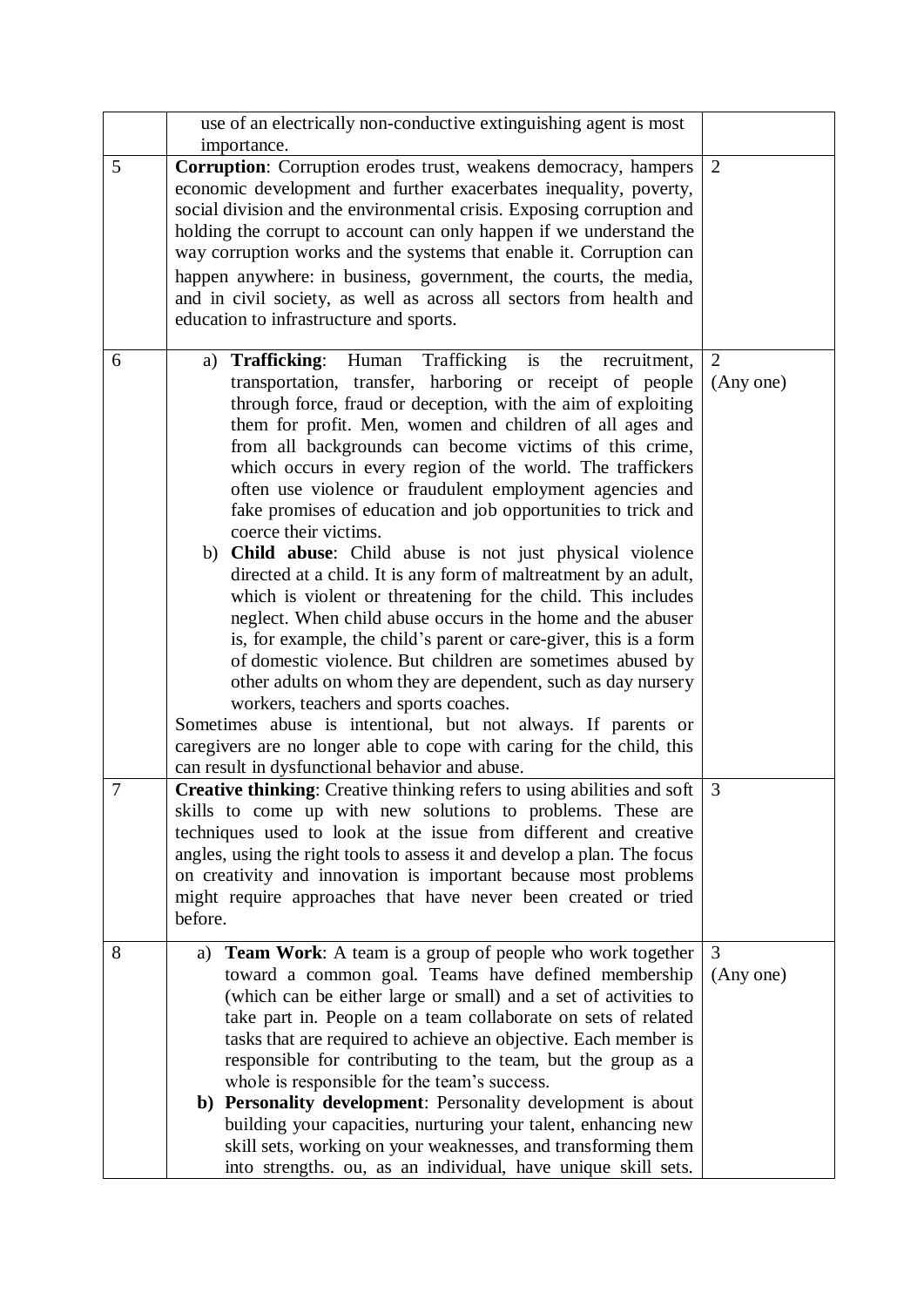|   | Your potential is multi-faceted, and investing in personality          |                |
|---|------------------------------------------------------------------------|----------------|
|   | development enables you to harness your strengths. Focusing            |                |
|   | on individual personality development adds to your                     |                |
|   | capabilities and helps your dreams and aspirations turn into a         |                |
|   | reality.                                                               |                |
| 9 | The various safety tips when you are out for rock climbing are:        | $\overline{4}$ |
|   | a) Always check harness                                                |                |
|   | b) Always check knots                                                  |                |
|   | c) Always wear a helmet                                                |                |
|   | d) Always check the rope and belay device                              |                |
|   | e) Always use a long rope – The climbing rope should reach the         |                |
|   | anchors and lower back down on a sport route or to                     |                |
|   | f) Always pay attention $-$ Keep notice of the instructions of the     |                |
|   | leader. Never divert your attention to mobile or other                 |                |
|   | distractions.                                                          |                |
|   | g) Always bring enough gear – Keep extra gears for emergency           |                |
|   | use.                                                                   |                |
|   | h) Always climb with the rope over your $leg$ – This is important,     |                |
|   | otherwise you can hit your head.                                       |                |
|   | i) Always properly clip the rope – Avoid back clipping, where          |                |
|   | the rope runs front to back. Carabiner gate should face                |                |
|   | opposite your direction of travel.                                     |                |
|   | Always use safe anchors – Keep atleast 3 anchors. Always<br>$\ddot{1}$ |                |
|   | use a locking carabiner                                                |                |

## **Section-B**

# **Specialized Subject (Army)**

# **Marking Scheme Class X**

### **Max Marks-10**

| 10 | $(a)$ Knoll                                                                     | $0.5X4=2$ |
|----|---------------------------------------------------------------------------------|-----------|
|    | $(b)$ Spur                                                                      |           |
|    | (c) Col or Saddle                                                               |           |
|    | (d) Ridge                                                                       |           |
| 11 | Conventional signs are symbols used to represent certain artificial or natural  | $1+1=2$   |
|    | features/objects on the map.                                                    |           |
|    |                                                                                 |           |
|    | Railway line:<br>Temple:                                                        |           |
|    | <b>OR</b>                                                                       |           |
|    | Magnetic Variation is the difference between True North and Magnetic North. The | $1+1=2$   |
|    | amount of magnetic variation depends on two factors - time and place.           |           |
|    |                                                                                 |           |
| 12 | (a) Distance is overestimated when:-                                            | 3         |
|    | (i) Light is bad.                                                               |           |
|    | (ii) The sun is shining in the observer's eye.                                  |           |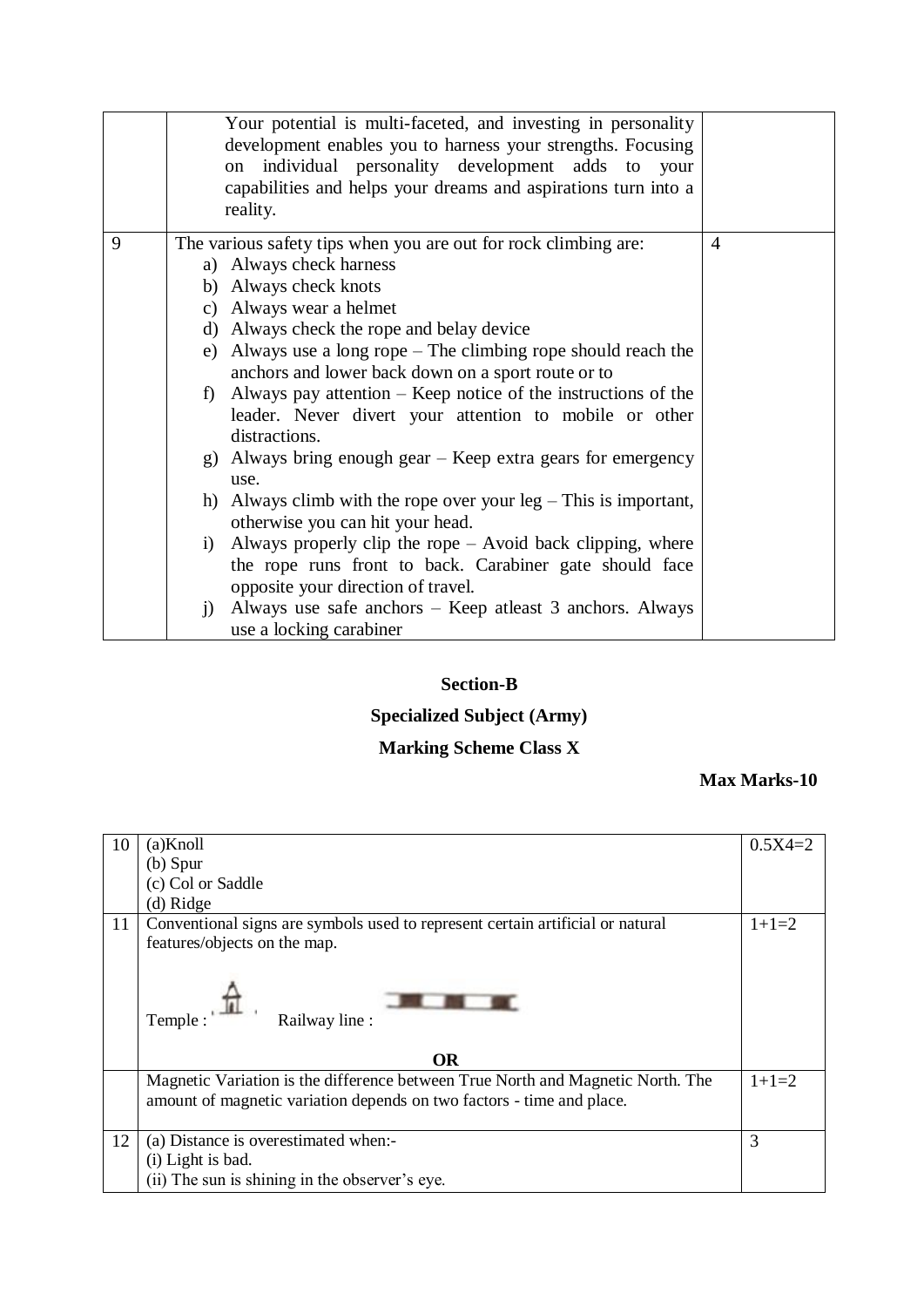|    | (iii) The object is small in relation to its surroundings.                         |           |
|----|------------------------------------------------------------------------------------|-----------|
|    | (iv) Looking through a valley of narrow lane e.g. Street.                          |           |
|    | $(v)$ Lying down.                                                                  |           |
|    |                                                                                    |           |
|    | (b) Distance is underestimated when:-                                              |           |
|    | (i) The light is bright or the sun is shining from behind the observer.            |           |
|    | (ii) The object is large in relation to its surrounding.                           |           |
|    | (iii) There is some dead ground between observer and the object.                   |           |
|    | (iv) Looking uphill.                                                               |           |
| 13 | There are two types of cover. They are:-                                           | $1+2=3$   |
|    | (a) Cover from view.                                                               |           |
|    | (b) Cover from fire.                                                               |           |
|    |                                                                                    |           |
|    | Cover from View - A person is concealed only from view and not from fire. Example  |           |
|    | - A person behind a bush or moving in tall grass.                                  |           |
|    |                                                                                    |           |
|    | Cover from Fire - This means that the concealed person is protected both from view |           |
|    | and fire of weapon.                                                                |           |
|    | Example $- A$ person moving in a nullah or on the other side of a high ground.     |           |
|    |                                                                                    |           |
|    | <b>OR</b>                                                                          |           |
|    | (a) A Section is the smallest sub unit of an Infantry Battalion and is capable of  | $1.5X2=3$ |
|    | undertaking independent task. It consists of ten persons who are organized in      |           |
|    | Rifle group and Support Group.                                                     |           |
|    | (b) Some of the field signals that can be used at night are:-                      |           |
|    | (i) Pre decided signals on a walkie talkie.                                        |           |
|    | (ii) Clicks by fingers or by tounge.                                               |           |
|    | (iii) Whistle by the mouth.                                                        |           |
|    | (iv) Use of colour light.                                                          |           |
|    | (v) Use of blacked out torch.                                                      |           |
|    | (vi) Firing of weapon.                                                             |           |

## **Section-B**

# **Specialized Subject (Air Force)**

# **Marking Scheme Class X**

## **Max Marks-10**

| 10 | The invisible and odorless gas which we breathe, which sustains life and           | $1+1=2$ |
|----|------------------------------------------------------------------------------------|---------|
|    | produces an infinite variety of phenomena is what we call air. The envelope of air |         |
|    | surrounding the earth and extending to great heights is the atmosphere where vast  |         |
|    | physical processes occur, giving rise to the ever-changing weather phenomena.      |         |
|    |                                                                                    |         |
|    | Different layers of atmosphere are:                                                |         |
|    | (a) Troposphere                                                                    |         |
|    | (b) Stratosphere                                                                   |         |
|    | (c) Mesosphere                                                                     |         |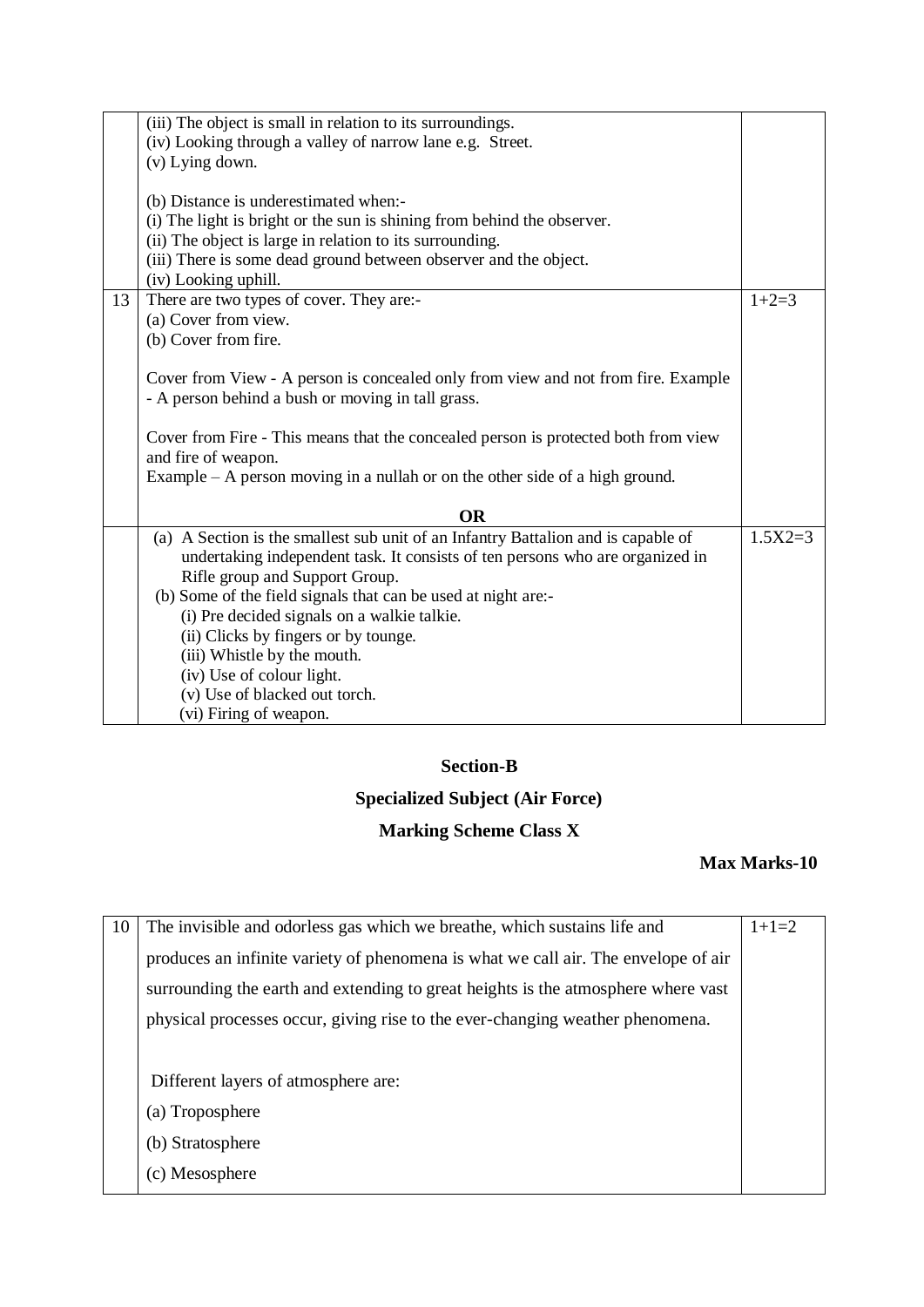|    | (d) Thermosphere                                                                     |                |
|----|--------------------------------------------------------------------------------------|----------------|
| 11 | Air is a mechanical mixture of a variety of gases. The main constituents of this     | $1+1=2$        |
|    | mixture are nitrogen and oxygen, accounting for almost 99% of the whole, with        |                |
|    | roughly three parts of nitrogen to one part of oxygen. There are small amounts or    |                |
|    | traces of other gases.                                                               |                |
|    | The percentage of composition of dry air by volume is in the proportions as          |                |
|    | under: -                                                                             |                |
|    | Nitrogen - 78.09 %                                                                   |                |
|    | Oxygen - 20.95 %                                                                     |                |
|    | Argon - 0.93 %                                                                       |                |
|    | Carbon dioxide - 0.03 %                                                              |                |
|    | <b>OR</b>                                                                            |                |
|    | The clouds may be defined as a visible aggregate of minute particles of water in     | $\overline{2}$ |
|    | the free air. Ice or clouds both are formed by the cooling of masses of damp air,    |                |
|    | generated by upward motion and its accompanying expansion with a fall of             |                |
|    | pressure.                                                                            |                |
|    |                                                                                      |                |
| 12 | The aims of including aero modeling in the NCC curriculum are to increase            | 3              |
|    | awareness about Air related issues in the youth of our country. The aero modeling    |                |
|    | provides an earnest approach to the understanding of an otherwise highly             |                |
|    | technical subject, i.e., aerodynamics. The air-minded aero modeler of today is the   |                |
|    | potential aircraft designer of tomorrow.                                             |                |
| 13 | Aero models are classified according to the role and utility of the particular type. | $1+2=3$        |
|    | These are static models, gliders, control line models, and RC models.                |                |
|    | The four different types of Aero-Models are: -                                       |                |
|    | (a) Static models                                                                    |                |
|    | (b) Control line models                                                              |                |
|    | (c) Radio Control (RC) models                                                        |                |
|    | (d) Gliders                                                                          |                |
|    | <b>OR</b>                                                                            |                |
|    | (a) Screwdriver                                                                      | $0.5X6 = 3$    |
|    | (b) Hand drill                                                                       |                |
|    |                                                                                      |                |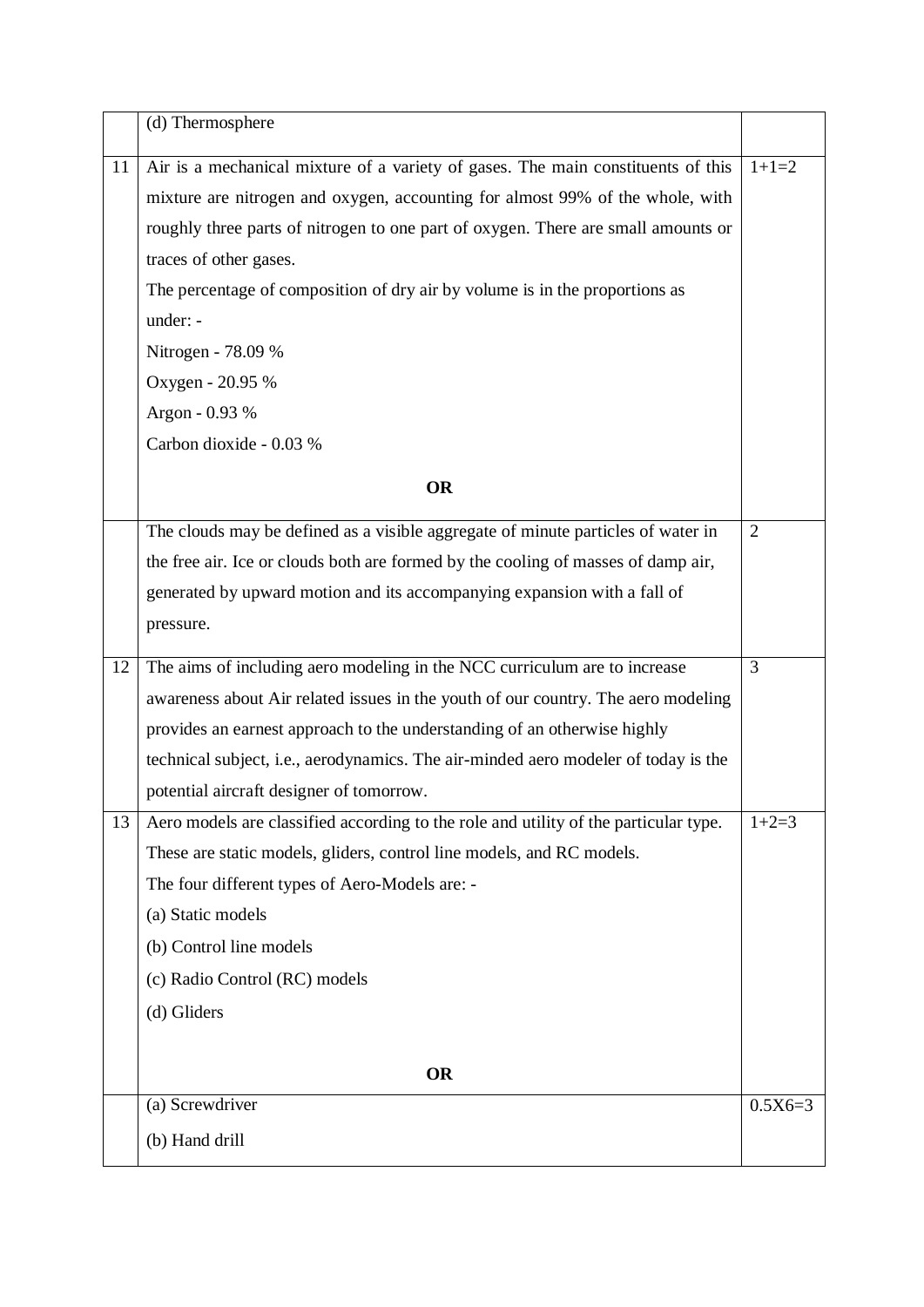(c) Sandpaper and pins

(d) Pliers

(e) Knives with different blades

(f) Different kind of saw

(g) Files

(h) Soldering irons

(i) RC set (Transmitter, Receiver, Servos) etc

#### **Section-B**

# **Specialized Subject (Navy)**

## **Marking Scheme Class X**

#### **Max Marks-10**

| 1. | Various Types of Charts.                                                            | $1+1=2$ |
|----|-------------------------------------------------------------------------------------|---------|
|    | (a) Navigational Chart.                                                             |         |
|    | (b) Ship's boat charts.                                                             |         |
|    | (c) Routing charts.                                                                 |         |
|    | (d) Magnetic charts.                                                                |         |
|    | (e) Ocean sounding charts.                                                          |         |
|    | (f) LD charts (lattice Decca).                                                      |         |
|    | (g) Astronomical charts and diagrams.                                               |         |
|    | Instruments required for chart work                                                 |         |
|    | <b>Dividers</b><br>a)                                                               |         |
|    | Compass<br>b)                                                                       |         |
|    | Parallel Ruler<br>C)                                                                |         |
|    | Protractor<br>$\mathbf{d}$                                                          |         |
|    | squares<br>e)                                                                       |         |
| 2. | Chart Scales. Charts are generally published in three different scales, they are:-  | $1+1=2$ |
|    | (a) Small Scale Charts. These are charts covering a very vast area and the          |         |
|    | information such as sounding, lights etc. are not given in detail. These charts are |         |
|    | generally used for passage planning and never should be used for navigation.        |         |
|    | (b) Medium Scale Charts. These charts are used for passage. The information for     |         |
|    | navigation including dangers is clearly shown on these charts. These charts cover   |         |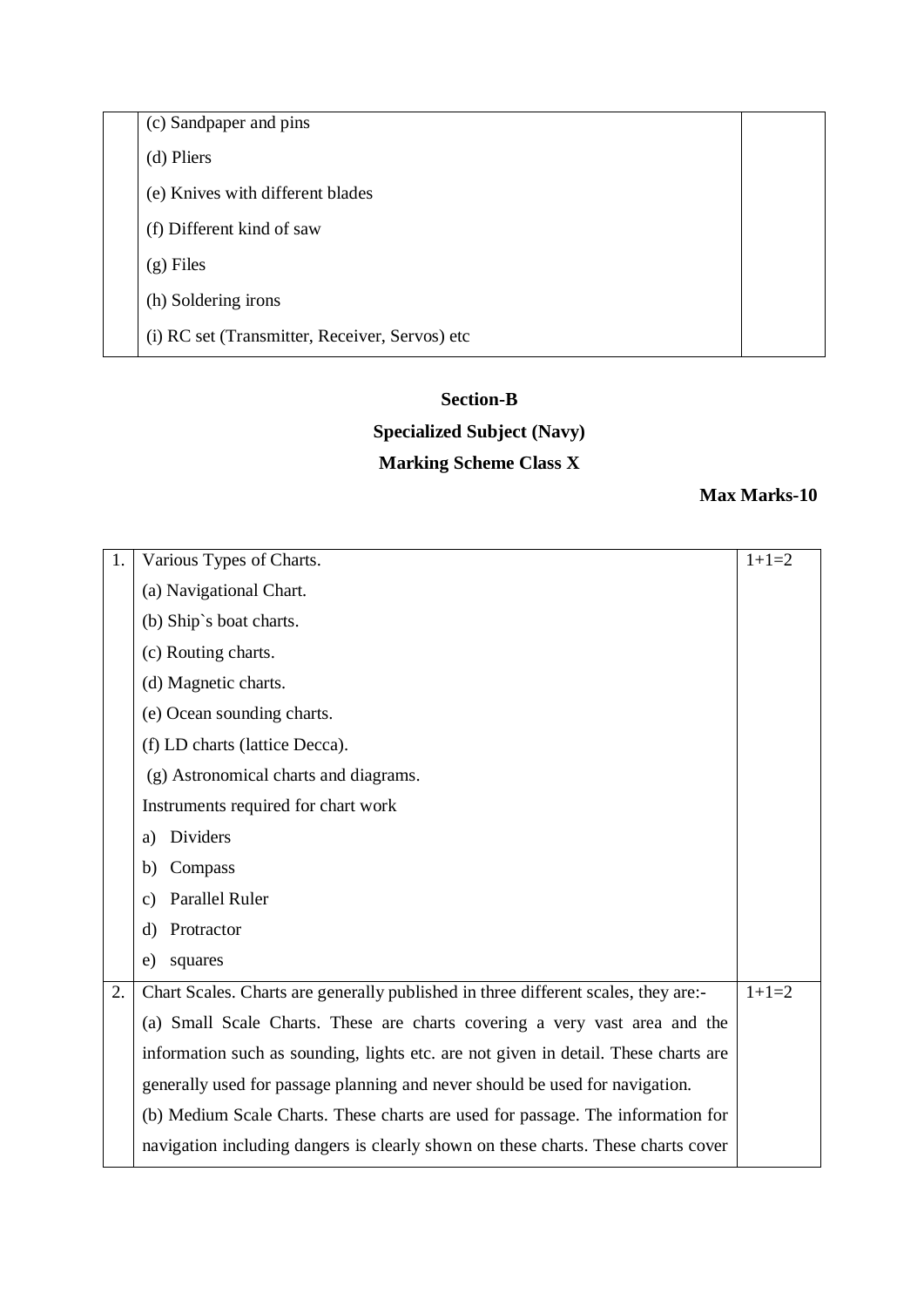|    | a general area of about $50 - 70NM$ .                                                 |         |
|----|---------------------------------------------------------------------------------------|---------|
|    | (c) Large Scale Charts. These charts are generally of harbours and their              |         |
|    | approaches. These charts contain all information's required for precise               |         |
|    | navigation. These charts cover an area of $5 - 7NM$ .                                 |         |
|    | <b>OR</b>                                                                             |         |
|    | Radar. Radio aided Direction and ranging i.e. with the help of radio waves, the       | 2       |
|    | direction and range of objects are obtained. This Instrument is Used for              |         |
|    | Navigation.                                                                           |         |
|    |                                                                                       |         |
| 3. | A ship may not always be berthed alongside when in harbor. It is at times             | $2+1=3$ |
|    | required to lay at anchorage for which knowledge of anchor work is essential.         |         |
|    | Handling of anchor is an essential seamanship evolution and forms a must know         |         |
|    | aspect of any seaman.                                                                 |         |
|    | Anchor and cable are used to hold a ships position in water. The cable is designed    |         |
|    | to act as a spring with the anchor holding it secured to the bottom of the sea. The   |         |
|    | size and type of Anchors and cables depend on the tonnage and type of ship.           |         |
|    | Purpose of Anchor. Anchor is a hook, attached to a length of chain or rope called     |         |
|    | a cable, by which a ship or a boat can be held temporarily to the sea bed in a        |         |
|    | comparatively shallow water.                                                          |         |
|    | Parts of an Anchor.                                                                   |         |
|    | (a) Anchor Ring.                                                                      |         |
|    | (b) Anchor Shackle.                                                                   |         |
|    | (c) Shank.                                                                            |         |
|    | $(d)$ Fluke.                                                                          |         |
|    | (e) Pea or Bill.                                                                      |         |
| 4. | Give Way Together. This is the order to start pulling and it is obeyed together by    | $1+2=3$ |
|    | the whole crew.                                                                       |         |
|    | Precautions while pulling. The following precautions must be taken when going         |         |
|    | for boat pulling:-                                                                    |         |
|    | (a) Ensure the boat is clear of water.                                                |         |
|    | (b) Adequate number of oars & crutches are taken including spare.                     |         |
|    | (c) Life jacket is worn by all the crew.                                              |         |
|    | (d) Check the boat plug is firmly secured.                                            |         |
|    | (e) First aid kit is carried.                                                         |         |
|    | (f) Loud hailer, drinking water, sufficient ropes, bailer, anchor, life buoy and boat |         |